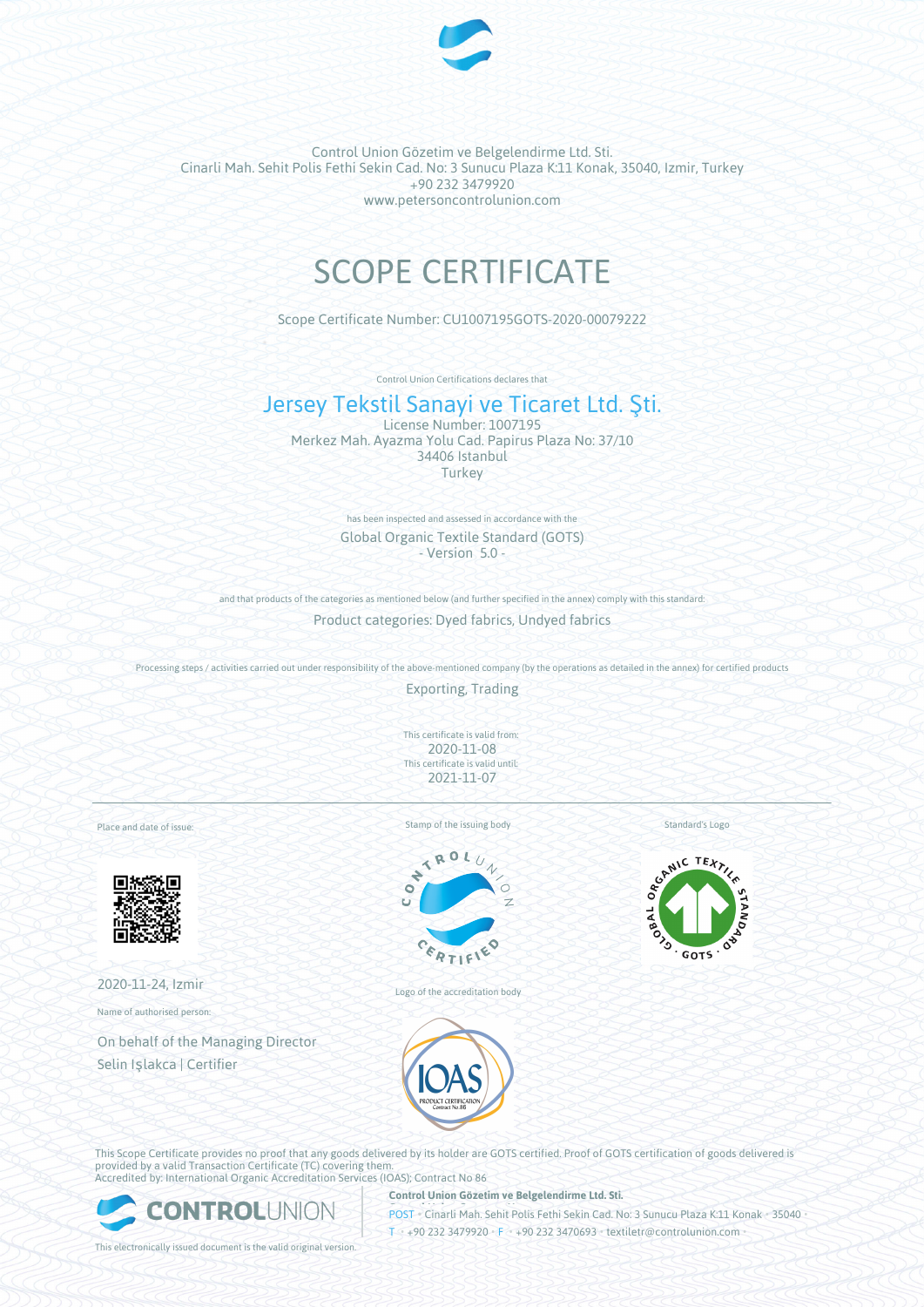

## Control Union Gözetim ve Belgelendirme Ltd. Sti. Cinarli Mah. Sehit Polis Fethi Sekin Cad. No: 3 Sunucu Plaza K:11 Konak, 35040, Izmir, Turkey +90 232 3479920 www.petersoncontrolunion.com

### **Jersey Tekstil Sanayi ve Ticaret Ltd. Şti. Global Organic Textile Standard (GOTS)**

## Products Annex to certificate no. CU1007195GOTS-2020-00079222 In specific the certificate covers the following products:

| <b>Product category</b> | <b>Product details</b> | <b>Material composition</b>                                             | <b>Label grade</b> |
|-------------------------|------------------------|-------------------------------------------------------------------------|--------------------|
| Dyed fabrics            | Knitted fabrics        | 100.0% Organic Cotton                                                   | Organic            |
| Dved fabrics            | Knitted fabrics        | Organic<br>95.0% Organic Cotton<br>5.0% Conventional Elastane (Spandex) |                    |
| Dyed fabrics            | Woven fabrics          | 100.0% Organic Cotton                                                   | Organic            |
| <b>Undyed fabrics</b>   | Knitted fabrics        | Organic<br>100.0% Organic Cotton                                        |                    |
| Undyed fabrics          | Knitted fabrics        | 5.0% Conventional Elastane (Spandex)<br>95.0% Organic Cotton            | Organic            |
| <b>Undyed fabrics</b>   | Woven fabrics          | Organic<br>100.0% Organic Cotton                                        |                    |

## Place and date of issue:



2020-11-24, Izmir

Name of authorised person:

On behalf of the Managing Director Selin Işlakca | Certifier

#### Stamp of the issuing body



Logo of the accreditation body



Standard's logo